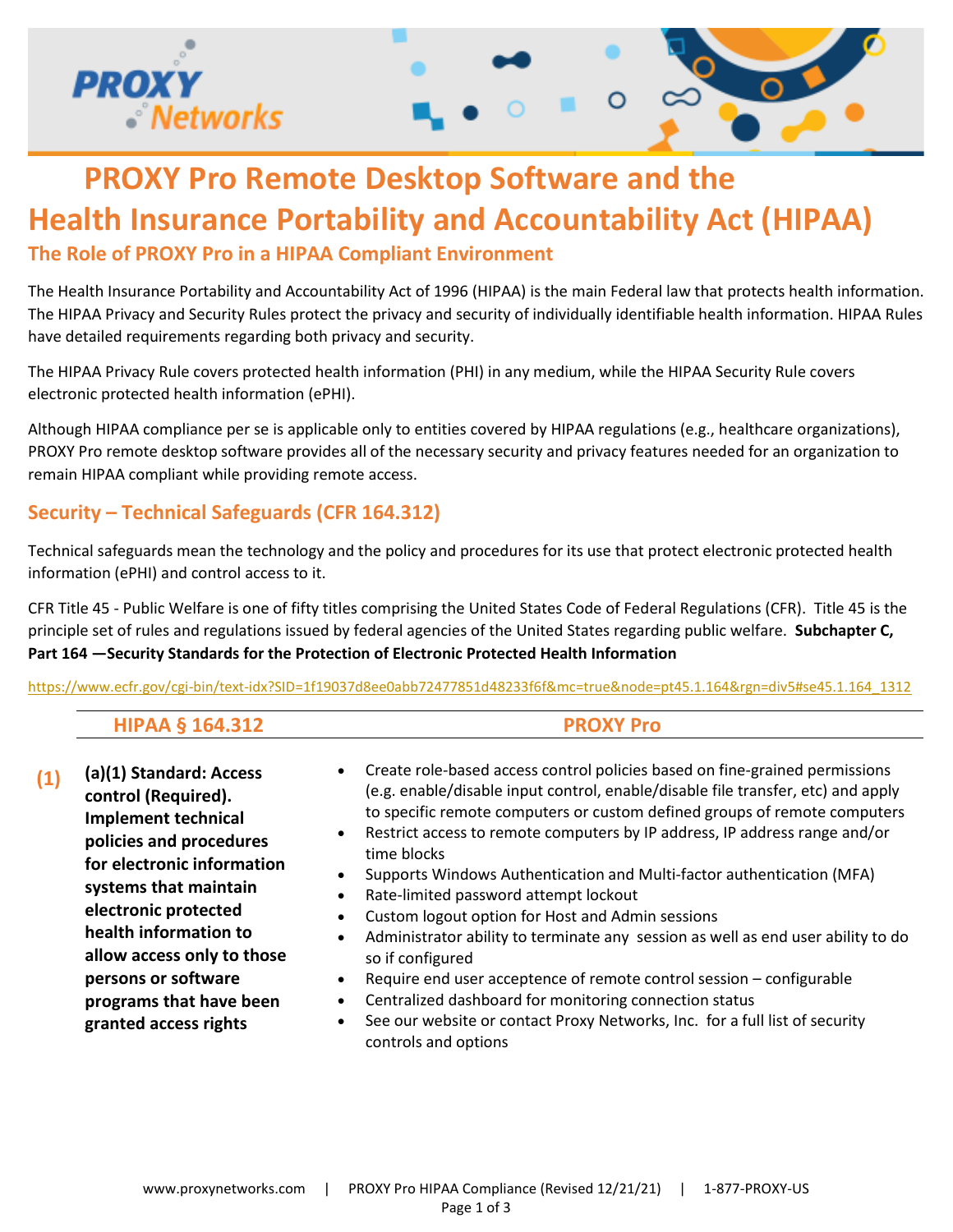



## **Security – Technical Safeguards (CFR 164.312)**

|     | <b>HIPAA § 164.312</b>                                                                                                                                                                                                                                                                           | <b>PROXY Pro</b>                                                                                                                                                                                                                                                                                                                                                                         |
|-----|--------------------------------------------------------------------------------------------------------------------------------------------------------------------------------------------------------------------------------------------------------------------------------------------------|------------------------------------------------------------------------------------------------------------------------------------------------------------------------------------------------------------------------------------------------------------------------------------------------------------------------------------------------------------------------------------------|
| (2) | (a)(2)(i) Unique user identification (Required).<br>Assign a unique name and/or number for<br>identifying and tracking user identity.                                                                                                                                                            | All users are identified by a unique username and password as<br>defined by Windows authentication. Can configure with local<br>Windows accounts, Domain accounts or Azure AD accounts                                                                                                                                                                                                   |
| (3) | (a)(2)(iii) Automatic logoff (Addressable).<br>Implement electronic procedures that<br>terminate an electronic session after a<br>predetermined time of inactivity.                                                                                                                              | PROXY Pro Web Console provides customizable logoff periods for<br>inactivity. The Administrator has full control over this                                                                                                                                                                                                                                                               |
| (4) | (a)(2)(iv) Encryption and decryption<br>(Addressable). Implement a mechanism to<br>encrypt and decrypt electronic protected<br>health information.                                                                                                                                               | All session data is protected with 256-bit AES encryption by<br>default. Administrator can also require SSL communications only.                                                                                                                                                                                                                                                         |
| (5) | (b) Standard: Audit controls (Required).<br>Implement hardware, software, and/or<br>procedural mechanisms that record and<br>examine activity in information systems that<br>contain or use electronic protected health<br>information.                                                          | Details of all access to the Web Console and connection related<br>details to any remote machine are logged in a centralized<br>database. Reports for custom time periods can easily be<br>generated. Note that PROXY Pro software does not directly<br>access or modify any health information.                                                                                         |
| (6) | (c)(1) Standard: Integrity (Required).<br>Implement policies and procedures to protect<br>electronic protected health information from<br>improper alteration or destruction.                                                                                                                    | PROXY Pro provides the ability to suppress keyboard and mouse<br>input on remote machines while a session is in progress. Ability<br>to screen record the session and access to those recordings by a<br>technician is configurable and under complete control of the<br>administrator. Note that PROXY Pro software does not directly<br>access or modify any health information.       |
| (7) | (c)(2) Implementation specification:<br>Mechanism to authenticate electronic<br>protected health information (Addressable).<br>Implement electronic mechanisms to<br>corroborate that electronic protected health<br>information has not been altered or<br>destroyed in an unauthorized manner. | No data, aside from meta-data about the session, is stored.<br>Ability to screen record is configurable. If enabled, content is in a<br>proprietary format placed in a secure location. It is recommended<br>that screen recording not be turned on in order to simplify HIPAA<br>compliance. Note that PROXY Pro software does not directly<br>access or modify any health information. |